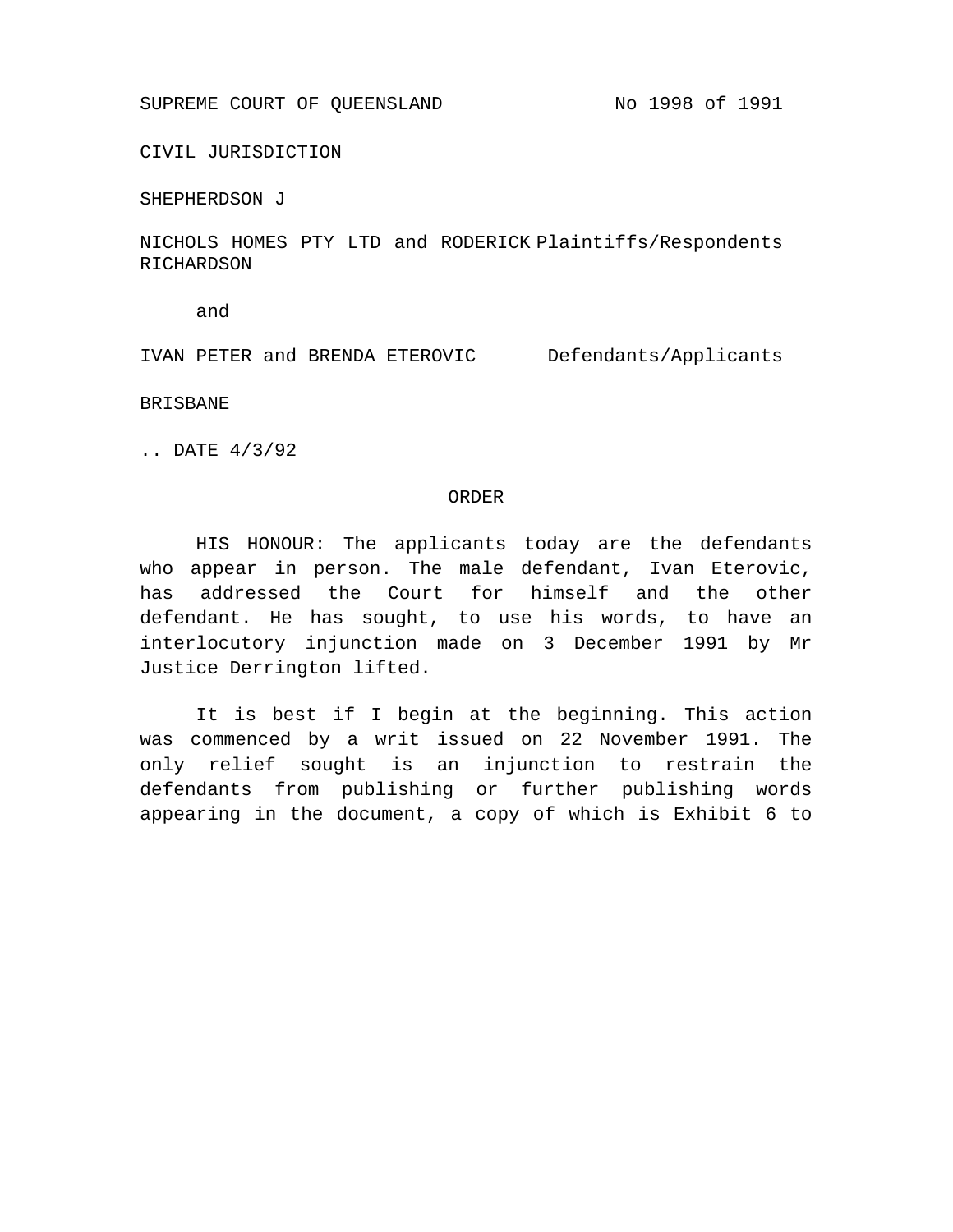an affidavit of the second plaintiff sworn on 22 November 1991, or words to that like effect.

The defendants have at all times represented themselves. Briefly, it seems that the plaintiff company, of which the second plaintiff was the controller, built a house for the defendants in 1985. The defendants were not happy with the workmanship. District Court proceedings were commenced in Brisbane. The defendants claimed against the present first plaintiff and the Builders Registration Board \$40,000 damages and interest.

Pleadings were delivered and ultimately the Eterovics discontinued that action. Not long afterwards the Eterovics sent to Mr and Mrs Nichols a letter dated 13 November 1991 containing matter which they threatened to distribute - 10,000 pamphlets - in the Nichols' area. It is this matter which is in the document RN6 which the plaintiffs seek to have restrained from publication.

At about the same time a further document, which is Exhibit RN7, and which had not been mentioned in the writ, was apparently sent to the Nichols. The matter came before Mr Justice Derrington on 3 December 1991. His Honour on the plaintiffs' undertaking as to damages ordered that until judgment in the action or earlier order the defendants, and each of them, be restrained from publishing or further publishing the word appearing in the document, copies of which are Exhibits 6 and 7 to the affidavit of Roderick Richardson Nichols filed on 25 November 1991, or words to the like effect.

His Honour then went on to give directions as to filing and service of affidavits by the defendants and the plaintiff. I pause to say that the parties have complied with the time limitations and have filed affidavits. His Honour further ordered that the further hearing of the application be adjourned to a date to be fixed and in para 4 said that, "the parties have liberty to apply on four days' written notice". The Eterovics have relied on para 4 to bring the matter to Court today. On 26 February 1992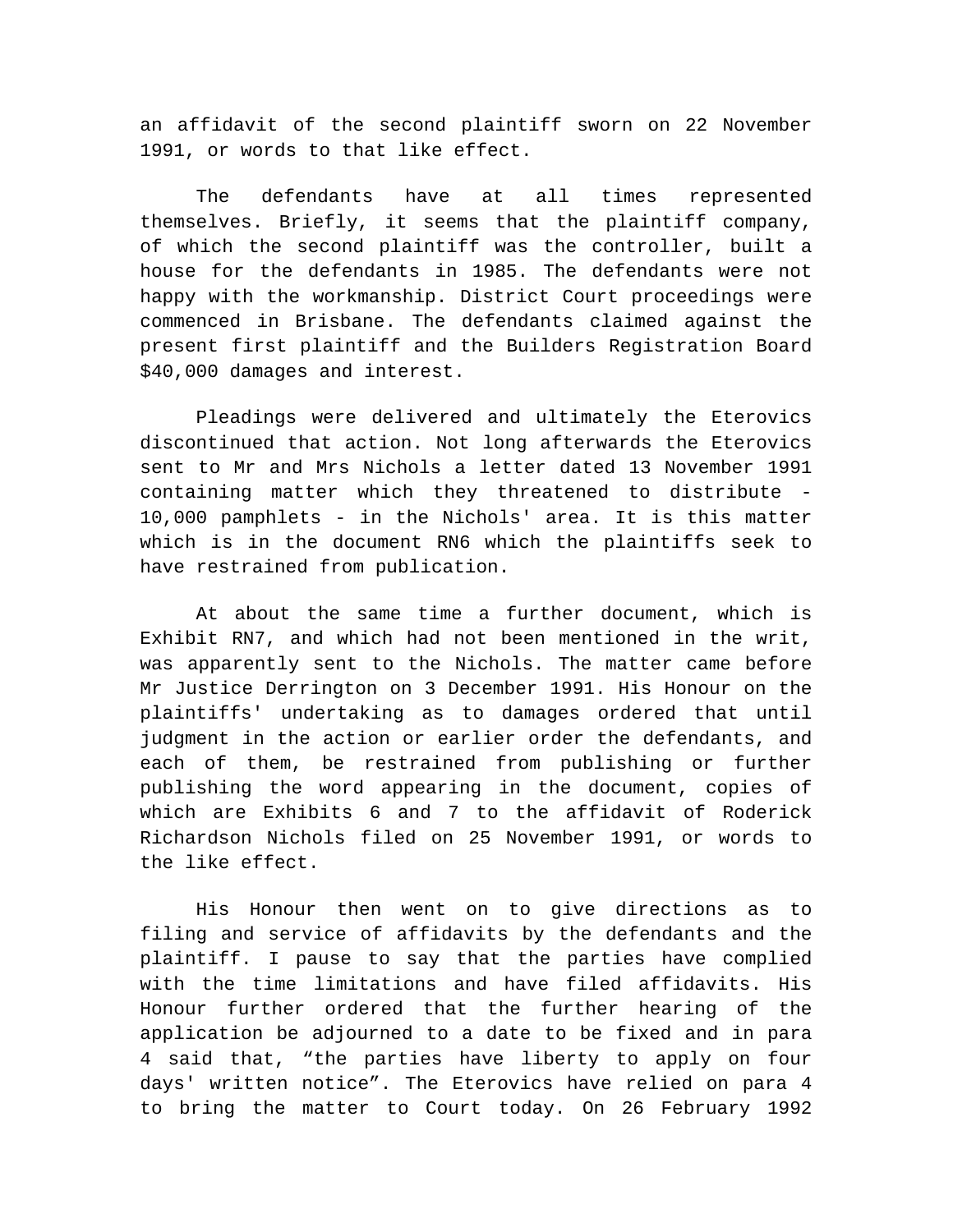they served on the plaintiffs' solicitors a document which said, "I now serve notice on you to appear at the Supreme Court on Wednesday, 4th April 1992 as per para 4 of the order of Mr Justice Derrington."

Now that the matter has come before me, the plaintiffs have found that the real purpose was, as Mr Eterovic said, to have the injunction of 3 December 1991 lifted. It is patently obvious that the plaintiffs seek to restrain publication of defamatory matter. In my view, there can be no doubt that the matter publication of which is sought to be permanently restrained is defamatory. However, when I asked Mr Eterovic why the injunction should be lifted, he told me that he wanted to publicly reveal his personal experiences with the plaintiffs over six years because that would benefit the public, so that they could be cautious in dealings with the male plaintiff.

Mr Eterovic told me that he has not had legal advice. He was unaware of the provisions of the Criminal Code relating to defamation, but one can glean from the submission which I have just mentioned a possible reliance on a defence of qualified privilege. It is my view that in order to properly have this matter heard, there should be pleadings delivered. I shall come to that shortly.

In the meantime I point out that in accordance with the decision of the Queensland Full Court in Shiel v. Transmedia Productions Limited (1987) 1 Qd R 189, "the power to grant an interlocutory injunction to restrain publication of defamatory matter although it exists is one to be exercised with great caution and only in very clear cases." I refer particularly to the propositions stated in the extract from the decision of Mr Justice Walsh in Stocker v McElhinney No 2 (1961) 79 Weekly Notes New South Wales 541 which are set out at pp 204 and 205 of Shiel's case.

I mention also proposition no 4 in which it is said: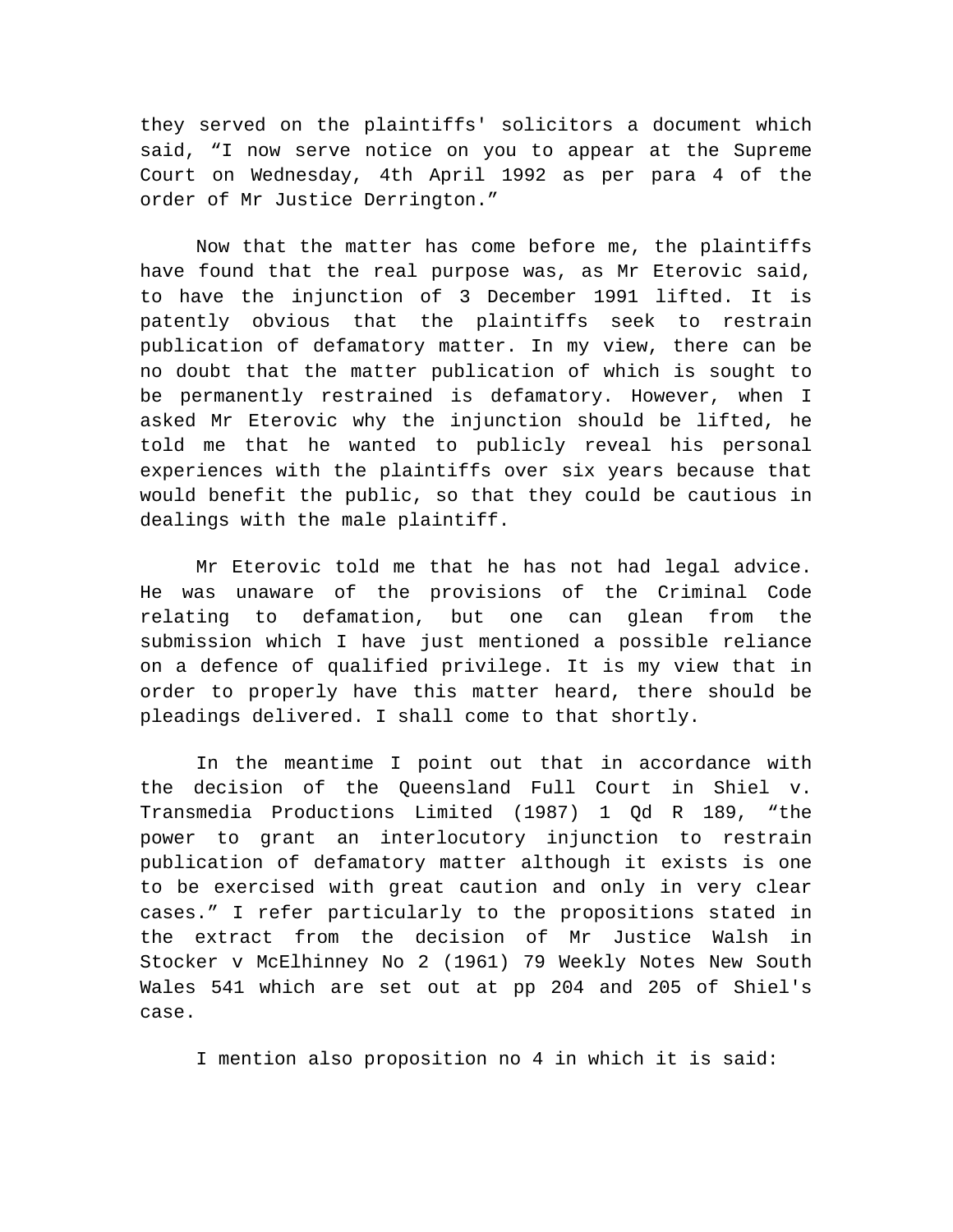"If on the evidence before the judge there is any real ground for supposing that the defendant may succeed upon any such ground as privilege or of truth and public benefit or even that the plaintiff if successful will recover nominal damages only the injunction will be refused."

I do not have sufficient material to say that there is any real ground for supposing the defendant may succeed upon a defence of privilege. Damages are not being claimed and I just do not know whether truth and public benefit is to be pleaded. What I propose to do, as I have told Mr Eterovic, is to refuse his application and order pleadings. Mr Rapoport for the plaintiff does not dissent from an order for pleadings being made.

I therefore order that the plaintiffs do deliver their statement of claim to the defendants within seven days.

I order that the defendants do deliver their defence and counterclaim (if any) within 21 days of the delivery of the statement of claim.

I order that the plaintiffs do deliver their reply and answer (if any) to the defence and counterclaim (if any) within seven days of delivery of the defence and counterclaim, if any.

I do not propose to make orders regarding discovery, as it seems that the parties have in their affidavits so far placed before the Court quite a large amount of material, much of which concerns the construction of the house for the defendants.

I am prepared to certify the matter as one which ought to be tried speedily. This means that when the parties have completed the certificate of readiness in accordance with the rules, the matter will be expedited by virtue of that certification.

The costs of today are reserved to the trial judge.